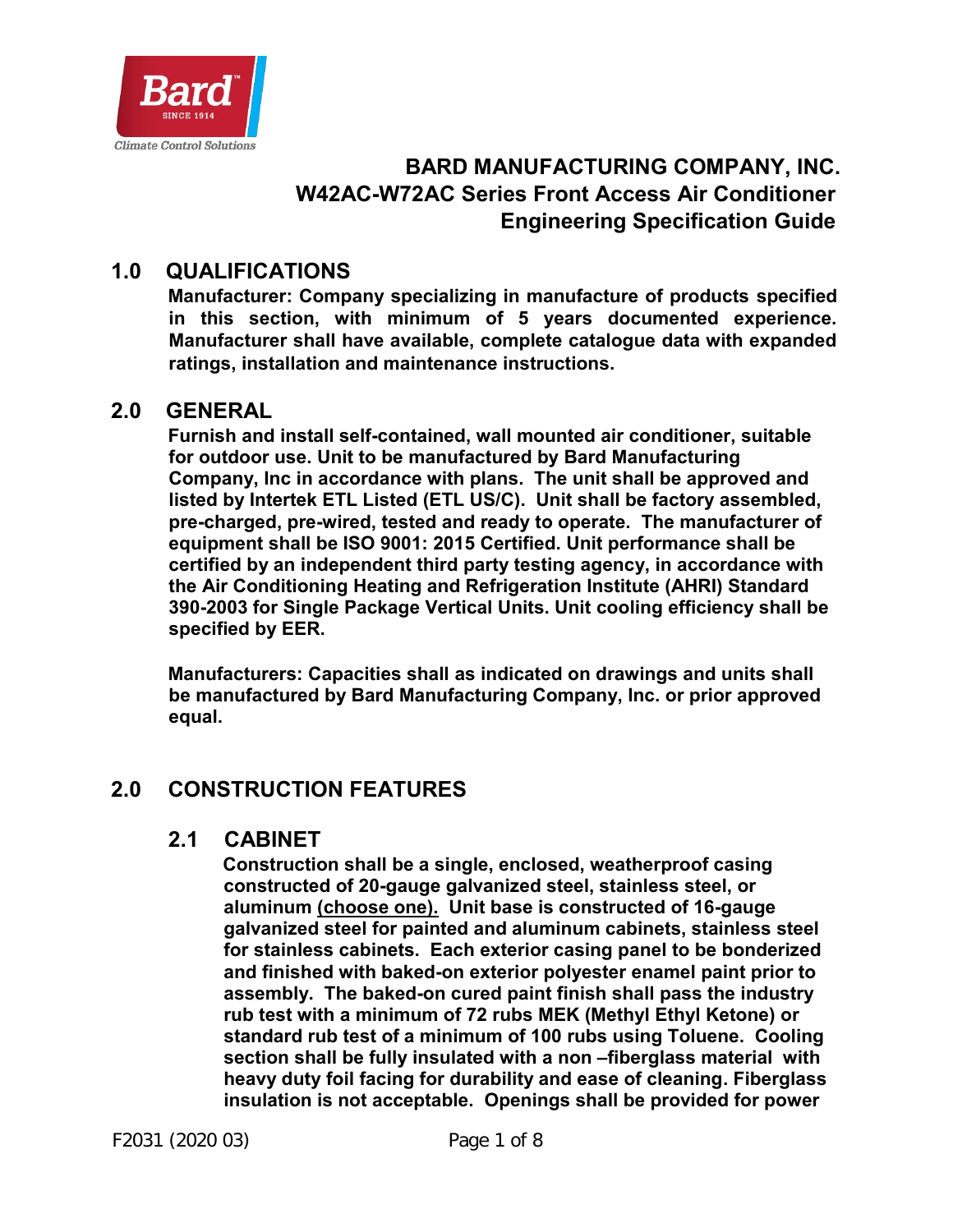**connections. Access openings appropriate for outside structure to all fan motors and compressor for making repairs and for removing internal components without removing unit from its permanent installation. Fresh air intake and outdoor coil shall be protected from intrusions by a sturdy metal grating with less than 1/4 inch openings.** 

#### **Colors (Select One)**

- **X- Beige (standard)**
- **1- White**
- **4- Buckeye Gray**
- **5- Desert Brown**
- **8- Dark Bronze**
- **A- Aluminum**
- **S- Stainless Steel**

**Painted cabinet construction shall be a minimum of 20 gauge Zinc coated steel, painted units shall have baked on paint, designed and tested to withstand 1000 hours of salt spray test per ASTM B117-03.**

**Stainless steel construction shall be 316 grade, with stainless steel screws and fasteners for all exposed areas. The condenser fan blade shall be treated with corrosion resistant material, and condenser fan motor mounts shall be stainless steel.** 

**Aluminum exterior cabinet shall be ASTM B 2019 grade aluminum with stucco appearance.** 

### **2.2 DRAIN PAN**

**Drain pan shall be constructed of 20-gauge galvanized steel, bonderized and finished with baked-on exterior polyester enamel paint. Stainless steel cabinet unit drain pans shall be constructed of 20-gauge 316 stainless steel.** 

#### **2.3 INSULATION**

**Insulation shall be non-fiberglass material with foil faced for ease of cleaning. Insulation materials used shall not contain fiberglass or formaldehyde. Insulation materials shall meet UL723 standards.** 

#### **2.3.1 Filters**

 **Filters shall be Minimum Efficiency Reporting Value of MERV 8 per ASHRAE standard 52.2. Filters shall be readily available commercial sizes**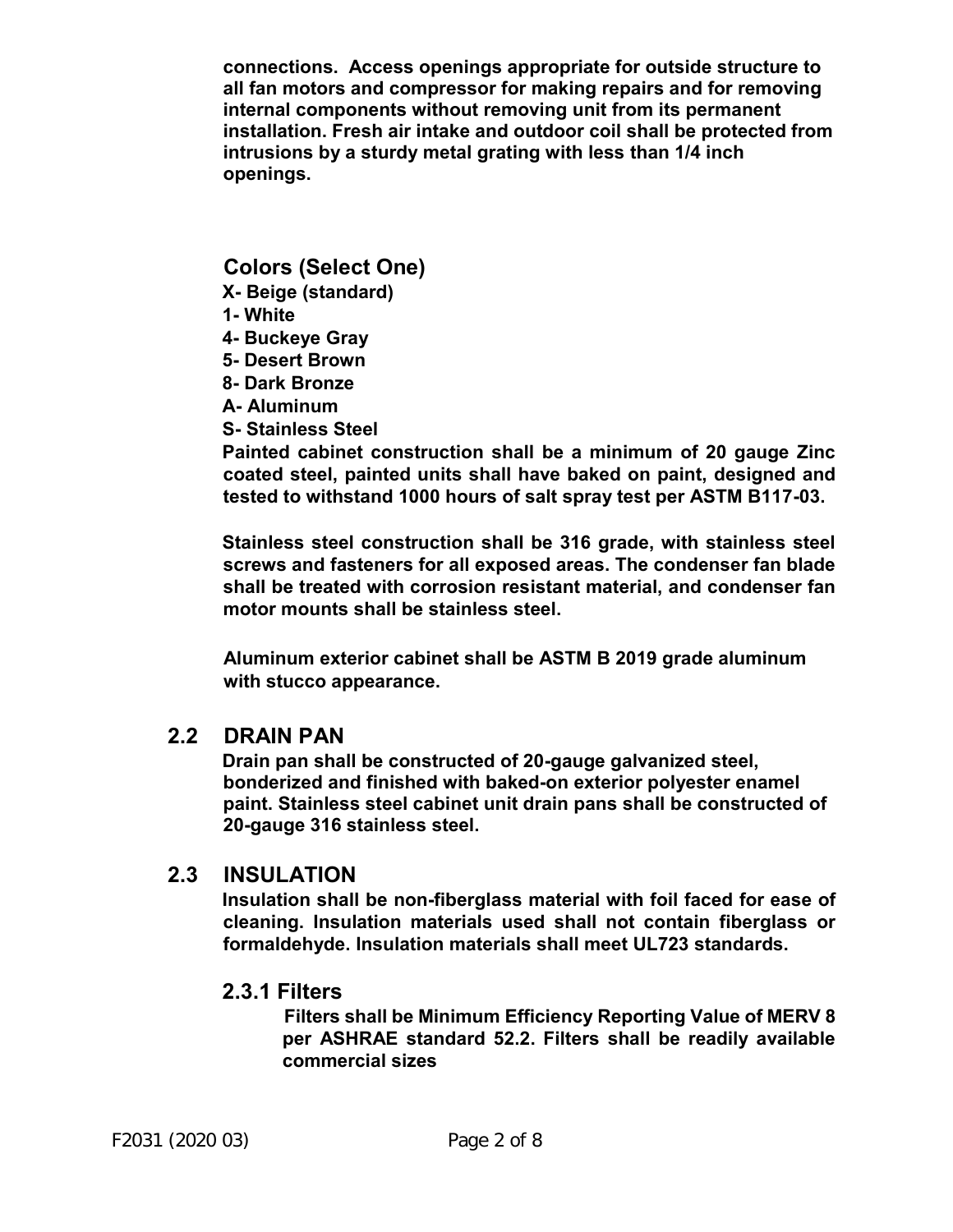## **2.4 MOUNTING BRACKETS**

**Full-length side mounting brackets shall be an integral part of the cabinet. Bottom mounting bracket shall be provided.** 

# **2.5 REFRIGERATION SYSTEM**

**All models shall use a high efficiency hermetic scroll compressor. The compressor shall be covered by a 5-year parts warranty. The refrigeration circuit shall be equipped with factory installed high and low pressure controls, suction and liquid access valves, compressor control module and liquid line filter dryer. A refrigerate metering device is included. Compressor shall be mounted on rubber grommets. Unit shall be provided with R-410A (HFC) non-ozone depleting refrigerant.** 

# **2.6 OUTDOOR SECTION**

**The condenser coil shall be constructed of aluminum plate fins mechanically bonded to seamless copper tubes. The condenser fan, motor and shroud shall be of slide out configuration for easy access. Condenser fan motor shall be enclosed casing with ball bearings. Open winding motors are not accepted.** 

# **2.7 INDOOR SECTION**

**The evaporator coil shall constructed of aluminum fins mechanically bonded to seamless copper tubes. Aluminum fins shall have a hydrophilic coatings, to aid in condensate drainage, inhibit mold growth and protect aluminum fins from oxidation. A fin coating shall be provided to offer excellent resistance to corrosive agents, Ammonia Sodium Hydroxide, Sodium Chloride, Acidic solutions and solvents. The following shall have no effect on the coil fin surface after 30 minutes: Ammonia 26 Baume, Gasoline, Kerosene, 1 N Sodium Hydroxide, Glacial Acetic Acid, 70% IPA, Spray Nine, Windex, Copper Sulfate, 409 Cleanser, Clorox Bleach. 5 speed indoor blower motor shall be twin wheels with forward curve blades. Motor shall be high efficiency ECM with overload protection.** 

# **2.8 ELECTRICAL COMPONENTS**

**Electrical components are easily accessible for routine inspection and maintenance through front service panels. Circuit breaker is standard on all 208/230-volt models and toggle disconnect standard on all 460volt models. Circuit breaker/toggle disconnect access is through lockable access panel.** 

#### **. 2.9 CONTROL CIRCUIT**

**The internal control circuit shall consist of a current limiting 24VAC type transformer with resettable circuit. Auto reset high pressure switch and auto reset low pressure switch shall standard, compressor**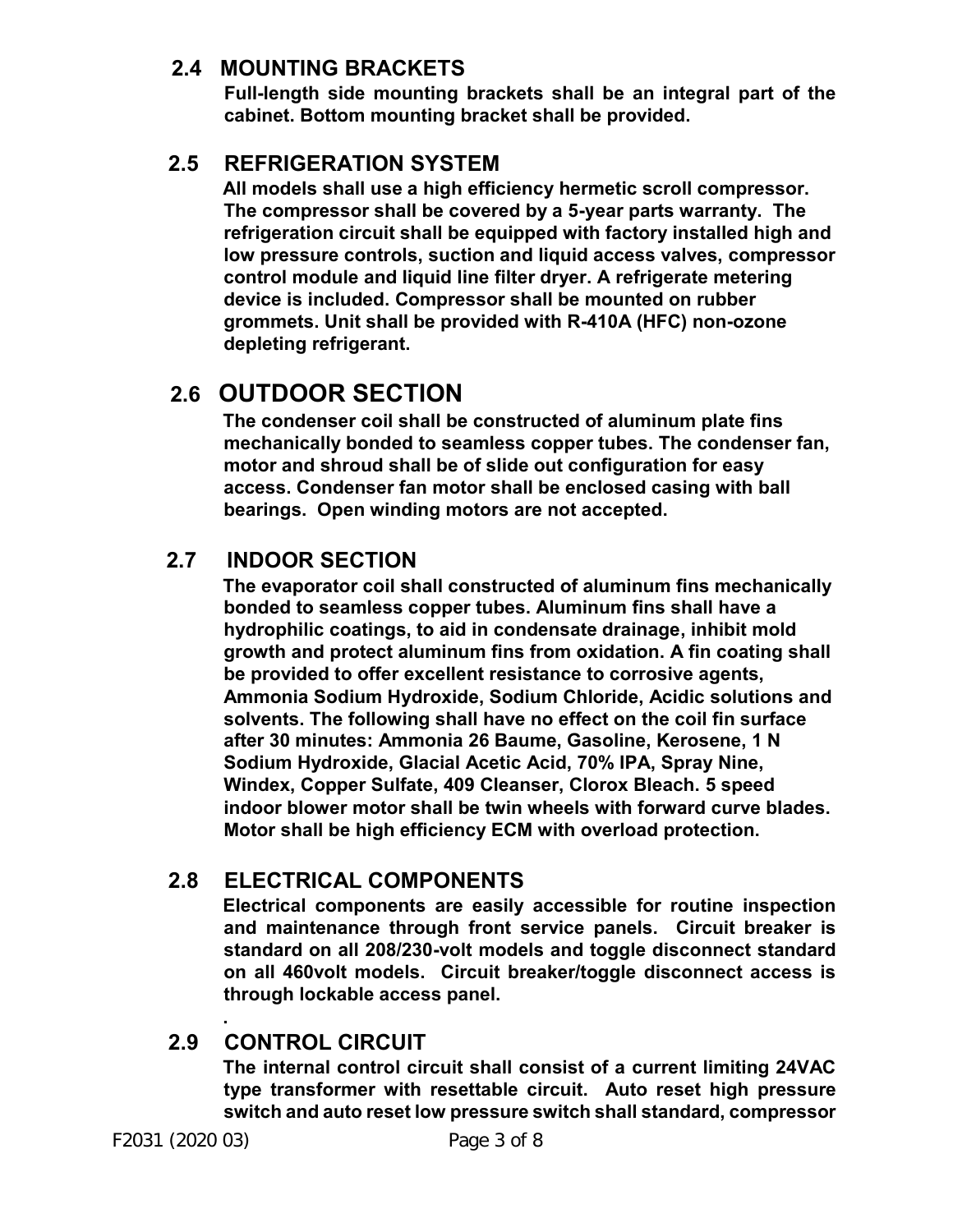**control module with adjustable voltage protection and adjustable delay on make and break shall be standard. To prevent rapid compressor short cycling, a five minute time delay circuit shall be factory installed. A low-pressure bypass shall be factory installed to prevent nuisance tripping during low temperature start-up.** 

**Phase rotation protection and phase failure protection shall be standard factory on all equipment with three-phase power. If unit is wired incorrectly phase monitor will lock out compressor operation and red warning light shall energize. Once power wiring is corrected at field power wiring location, a green light will energize on phase monitor. If a phase of power is lost, the phase monitor will also lock out.** 

# **3.0 COOLING OPTIONS**

# **3.1 STANDARD COOLING**

**The air conditioner shall function with standard cooling sensible and latent capacities.** 

# **3.2 BALANCED CLIMATETM**

**The air conditioner shall function with enhanced latent capacity when BALANCED CLIMATETM cooling mode is enabled. Unit shall includeY1 and Y2 low voltage terminal connections. A 2 stage thermostat shall be capable of operating balanced Climate. Stage 1 cooling will operation with a preprogramed and fully tested reduced fan speed. The reduction in fan speed increases latent capacity and reduces sensible capacity for increased runtime and increased latent capacity. If the 2 stage thermostat calls for second stage cooling, the unit shall shift to high speed blower and standard operation. Balanced Climate is achieved with a single stage compressor. Expanded rating in balanced climate mode shall be provide at time of submittal, and full factory performance data shall be available upon request. .** 

# **4.0 HEATING OPTIONS (Select One)**

### **4.1 None**

### **4.2 Electric Heat**

**The air conditioner shall have a factory or field installed electric resistance heater available, designed specifically for application in the W\*\*AC/WL Series air conditioner. Heater shall include automatic limit safety controls and breaker.**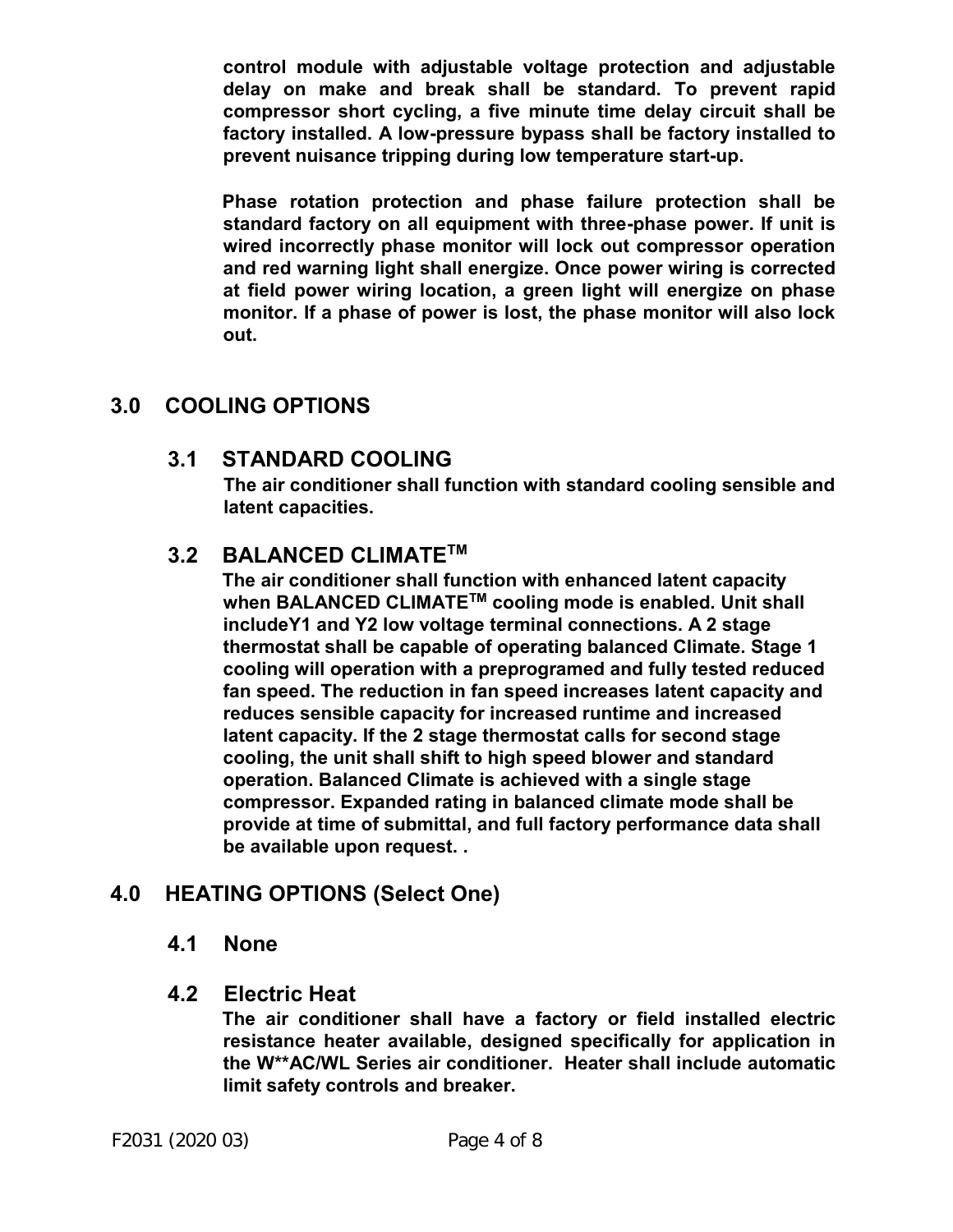# **5.0 VENTILATION OPTIONS (Select One)**

**W\*\*AC models are designed to provide optional ventilation packages to meet all of your ventilation and indoor air quality requirements. All ventilation packages are factory or field installed, and easily removable for service.** 

**Units shall include an independent ventilation low voltage terminal connection, allowing for an independent 24v signal provided by controls to operate the ventilation package. No additional field installed relays shall be required to provide independent ventilation. Ventilation shall be deenergized during unoccupied hours unless otherwise specified. Only one ventilation package shall be provide and must be specified** 

#### **5.1 Barometric Fresh Air Damper (X) STANDARD**

 **Damper provided with multiple pin positions, each pin position shall allow damper to open to that pin, whenever the supply blower is energized. The will fall shut when supply fan is de-energized. Damper shall be shipped in closed position. No exhaust path is provided in the unit. If no ventilation package is specified, this option shall be provided.** 

## **5.2 Barometric Fresh Air Damper with Exhaust (A) OPTIONAL**

 **Barometric damper provided with multiple pin positions, each pin position shall allow damper to open to that pin, whenever the supply blower is energized. The will fall shut when supply fan is de-energized. Damper shall be shipped in closed position. An exhaust air path is provided, allowing for up to 25% of outside air, on standard fan operation.** 

### **5.3 Blank Off Plate (B) COPTIONAL**

**A blank off plate covers the air inlet openings that restrict any outside air from entering the unit. The blank off plate should be utilized in applications where outside air is not required to be mixed with the conditioned air.** 

### **5.3 Commercial Room Ventilator – (M) OPTIONAL ON/OFF**

**The built-in commercial room ventilator is internally mounted and allows outside ventilation air, up to 50% of the total air flow rating of the unit, to be introduced through the air inlet openings. It includes a built-in exhaust air damper. The damper can be easily adjusted to control the amount of fresh air supplied into the building.**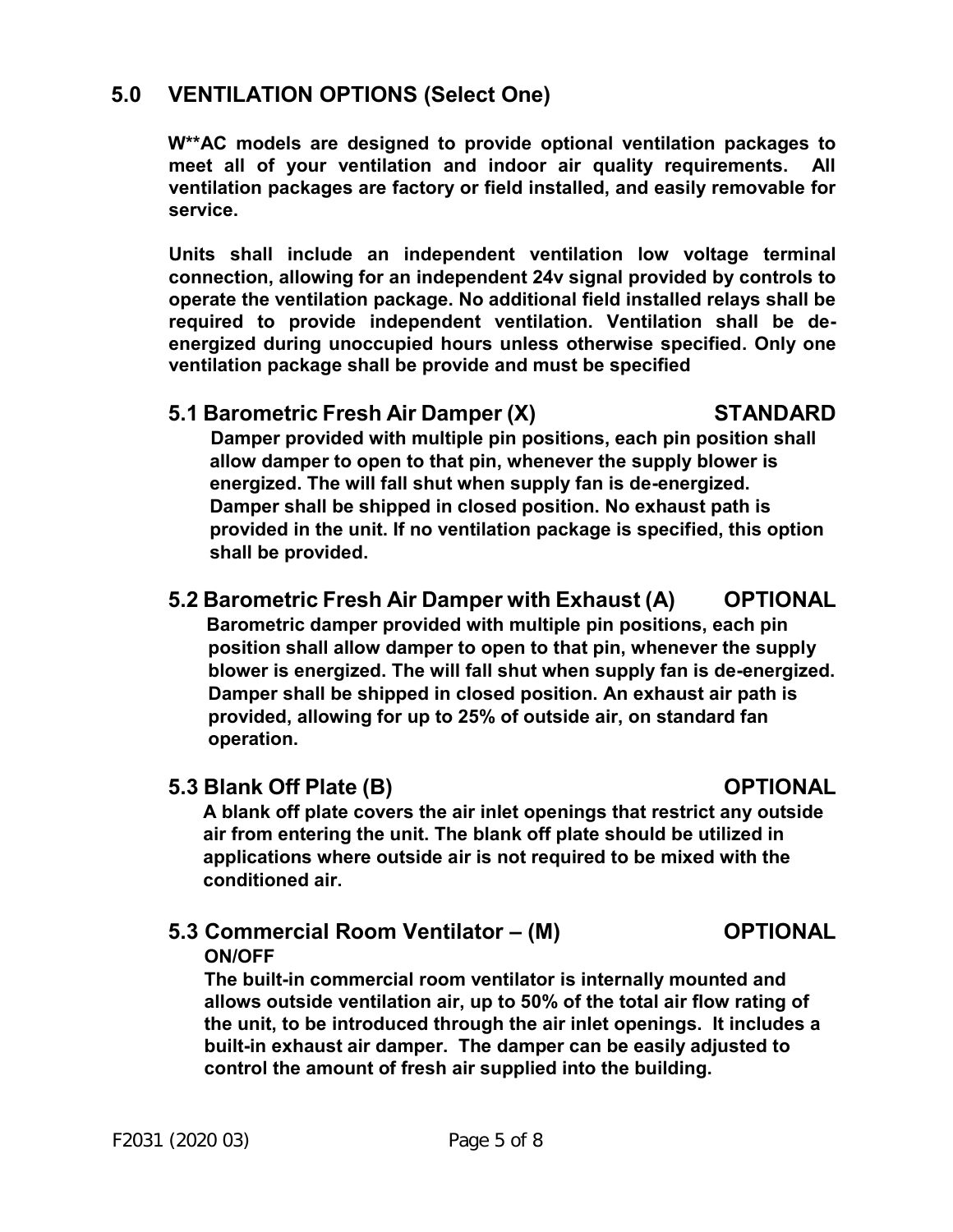## **Commercial Room Ventilator – (V) COPTIONAL**

 **Modulating Damper Control** 

**The built-in commercial room ventilator is internally mounted and allows outside ventilation air, up to 50% of the total air flow rating of the unit, to be introduced through the air inlet openings. It includes a built-in exhaust air damper. The damper shall accept a 24v on/off signal, 0-10v signal for modulation based on control input. Unit complies with ANSI/ASHRAE Standard 62.1 Ventilation for Acceptable Air Quality.** 

### **5.4 ENERGY RECOVERY VENTILATOR (R) OPTIONAL**

**The Energy Recovery Ventilator (ERV) shall consist of 1 or 2 rotary wheels in an insulated cassette frame with seals, drive motor and belt. The ERV assembly shall also include intake and exhaust blowers. The entire assembly shall easily slide in or out of the ventilation section, allowing for maintenance or replacement. The total energy wheel shall be coated with silica gel desiccant, permanently bonded without the use of binders or adhesives. The coated segments shall be washable with detergent or alkaline coil cleaner and water. Desiccant shall not dissolve or deliquesce in the presence of water or high humidity. All diameter and perimeter seals shall be provided as part of the cassette assembly and shall be factory set. Drive belts shall not require external tensioners or adjustment. Cassette wheels shall include rims to prevent belts from slipping off wheels. Intake and exhaust blowers shall have selections of high, medium or low speed and selected independently, to allow for positive pressurization if desired. The ERV cassette including parts and media shall include 5-year warranty subject to terms and conditions of Bard's warranty. Unit complies with ANSI/ASHRAE Standard 62.1 Ventilation for Acceptable Air Quality.** 

# **5.5 ECONOMIZER OPTIONAL**

**The Economizer is internally mounted and allows outside air to be used for free-cooling when temperature and/or humidity conditions are favorable. The amount of exhaust air varies in response to the system controls and settings defined by the user. It includes a built in exhaust air damper. The economizer is designed to provide free cooling when outside conditions are cool and dry enough to satisfy cooling requirements without operating the compressor, providing lower operating costs while extending the life of the compressor.** 

#### **Standard Features:**

- **Fully modulating**
- **Honeywell hi-torque 44 lb.-in. actuator**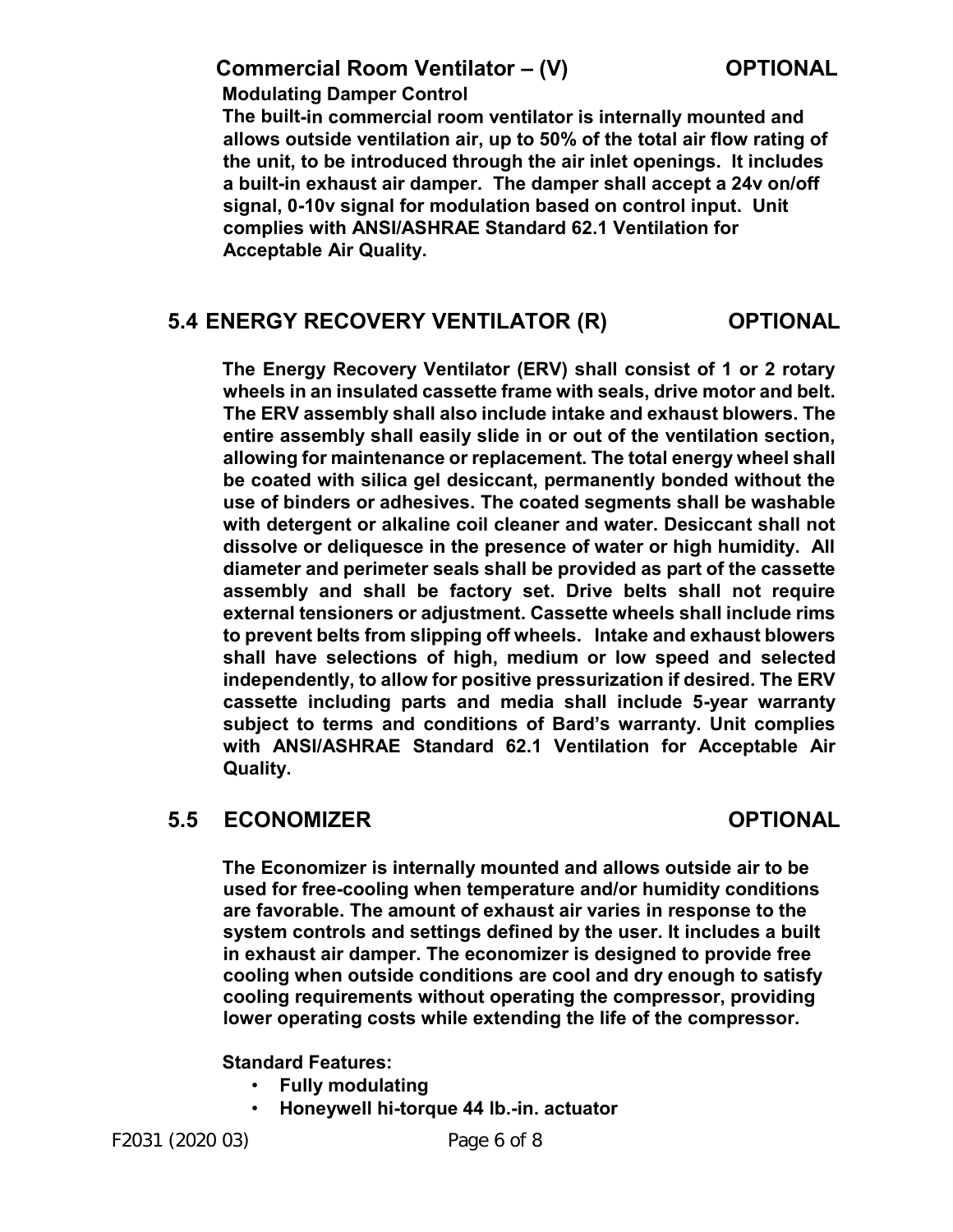- **Simple single blade design**
- **Positive shut-off with non-stick gaskets**
- **Electronic DB and Enthalpy sensors**
- **Honeywell JADE electronic economizer module with precision settings and diagnostics**

# **6.0 FILTER OPTIONS - (Select One)**

- **6.1 1" Fiberglass**
- **6.2 2" Pleated MERV 8**
- **6.3 2" Pleated MERV 11**
- **6.4 2" Pleated MERV 13**
- **6.5 1" Washable**

# **7.0 UNIT CONTROL OPTIONS**

- **7.1 Low ambient control**
- **7.2 Outdoor air thermostat (used as compressor cut-off)**
- **7.3 Compressor start kits (1-ph only)**
- **7.4 Filter pressure switch**

# **8.0 OPERATING CONTROLS (Field Installed)**

- **8.1 None**
- **8.2 Electronic non-programmable, manual/auto changeover**
- **8.3 Electronic programmable, auto changeover**

# **9.0 INSTALLATION**

**9.1 Installation shall be done in strict adherence to Bard's Installation Instructions.** 

# **10.0 HOT GAS REHEAT DEHUMIDIFICATION (OPTIONAL- factory installed (not available all models, consult specification sheets)**

**10.1 The dehumidification circuit incorporates an independent heat exchanger coil in the supply air stream in addition to the standard evaporator coil. This coil reheats the supply air after it passes over the cooling coil, and is sized to nominally match the sensible cooling capacity of the evaporator coil. Extended**